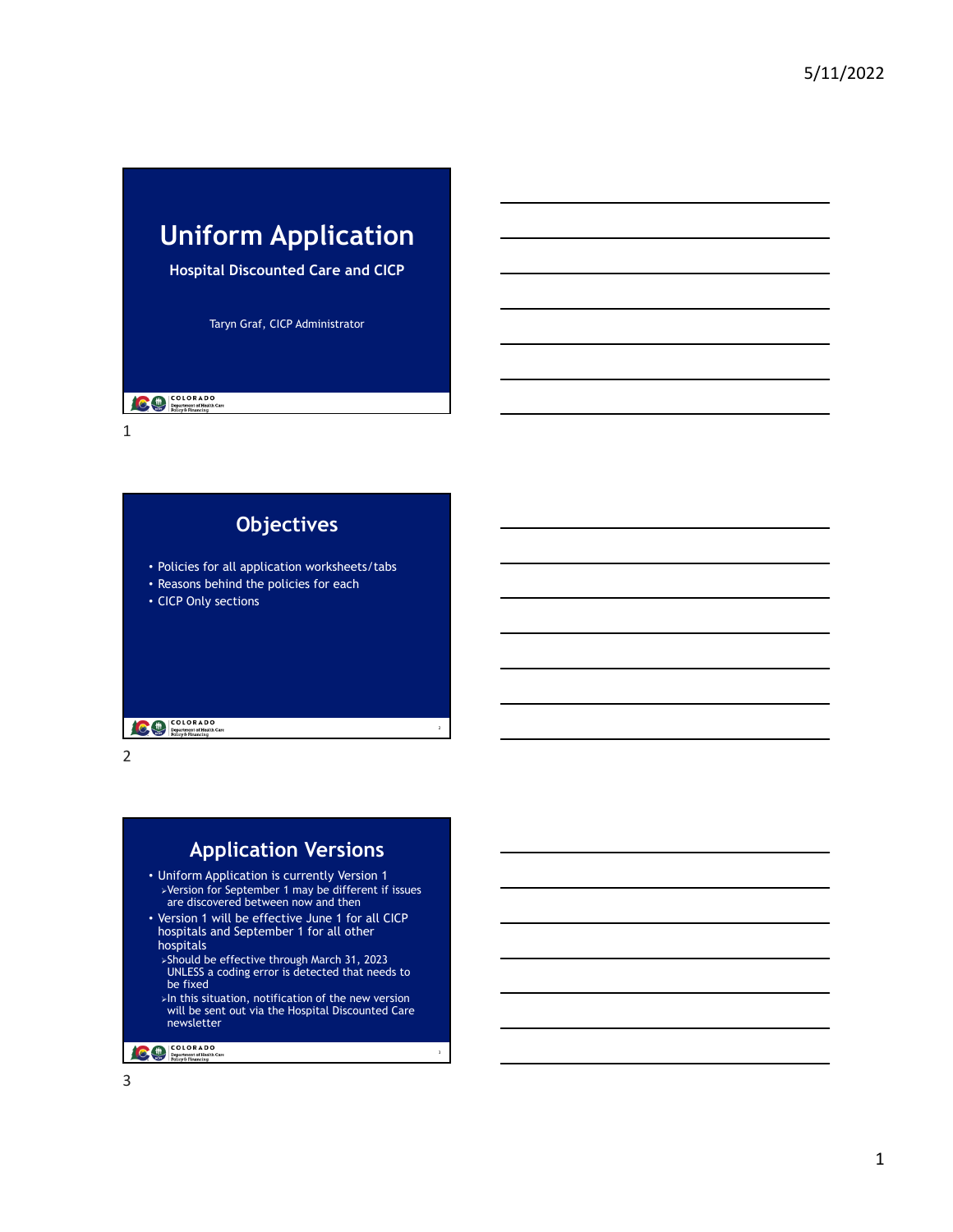### **General Rules**

- Application should NOT be filled out by patients Patients are unaware of how the application is coded and do not understand the policies behind it
- Screening and application should be completed in the same workbook for each household that chooses to apply for discounted care

4

6

#### **COLORADO**<br> **Department of Health Care**<br> **Policy & Financing**

4



5

## **Screening Results**

- • Bottom of tab calculates household size and income using various household definitions
- • Determines if a household is potentially, likely, or not likely eligible for
	- Health First Colorado
	- CHP+
	- **>Medicare**
	- Colorado Indigent Care Program (CICP)
	- Hospital Discounted Care
- Facilities should only inform patients of the programs they are LIKELY eligible for

COLORADO<br>
Pepartment of Health Care<br>
Policy & Financing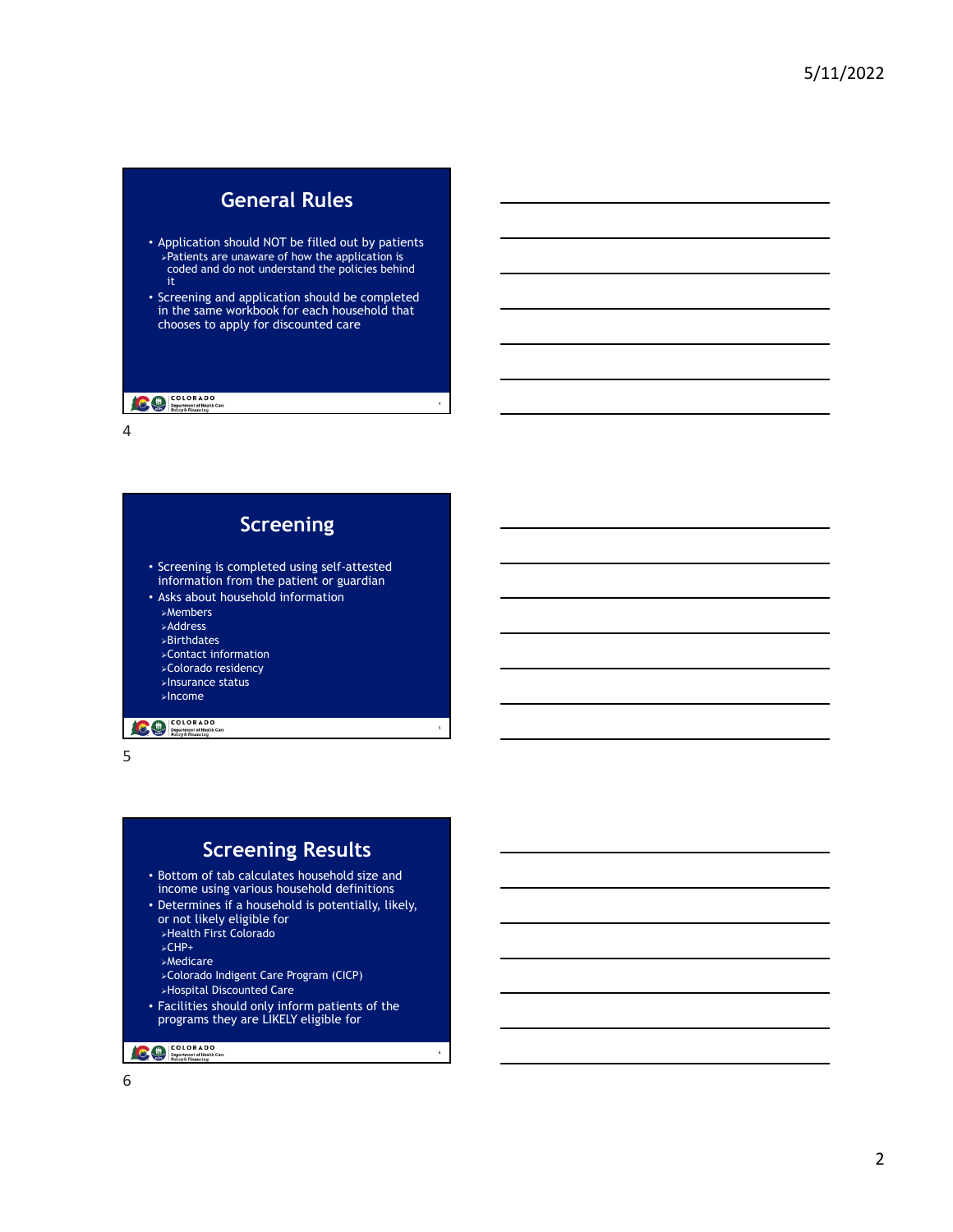| <b>Household &amp; FPG Results</b><br><b>Example</b>       |             |
|------------------------------------------------------------|-------------|
| <b>AUTO-CALCULATE FEDERAL POVERTY GUIDELINES</b>           |             |
| Estimated household size as presented                      | 4           |
| Estimated annual household income as presented             | \$36,000.00 |
| Estimated FPG as presented                                 | 136         |
| HEALTH FIRST COLORADO, CHP+, EMERGENCY MEDICAID            |             |
| Estimated household size                                   | 3           |
| Estimated annual household                                 | \$36,000.00 |
| <b>Estimated FPG</b>                                       | 164         |
| <b>CICP AND HOSPITAL DISCOUNTED CARE</b>                   |             |
| Estimated household size                                   | 4           |
| Estimated annual household                                 | \$36,000.00 |
| <b>Estimated FPG</b>                                       | 136         |
| COLORADO                                                   |             |
| Department of Health Care<br><b>Policy &amp; Financing</b> |             |



7

|                                                                                                                                                | <b>SCREENING RESULTS</b><br>Note these are not official determinations of eligibility. For an official determination, the patient must apply for the program.                                                                                                        |
|------------------------------------------------------------------------------------------------------------------------------------------------|----------------------------------------------------------------------------------------------------------------------------------------------------------------------------------------------------------------------------------------------------------------------|
| Health First Colorado (Medicaid)                                                                                                               | Likely not eligible                                                                                                                                                                                                                                                  |
| the patient should qualify for Emergency Medicaid                                                                                              |                                                                                                                                                                                                                                                                      |
| CHP+ (Minors and Pregnant People only)                                                                                                         | Likely eligible                                                                                                                                                                                                                                                      |
| Medicare                                                                                                                                       | Potentially eligible                                                                                                                                                                                                                                                 |
| Colorado Indigent Care Program                                                                                                                 | Likely not eligible                                                                                                                                                                                                                                                  |
| <b>Hospital Discounted Care</b>                                                                                                                | Likely not eligible                                                                                                                                                                                                                                                  |
| purchase private health insurance through the Marketplace<br>differing eligibility criteria, not all of which can easily be screened for here. | If the patient does not qualify for Health First Colorado, CHP+, or Medicare, they may be eligible for financial assistance to<br>Patient should be encouraged to apply for Health First Colorado, as there are various programs for patients with disabilities with |

8



9

COLORADO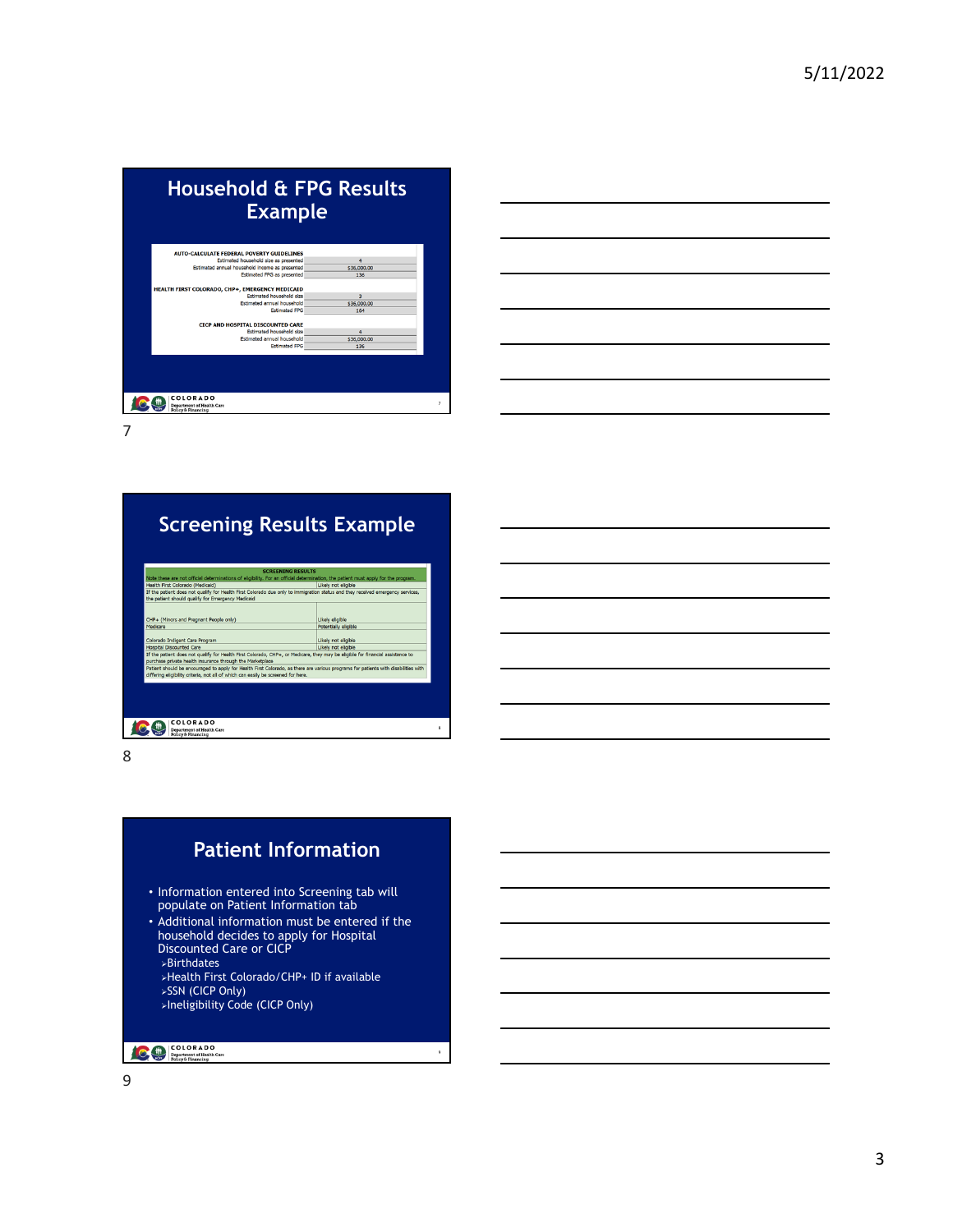## **Patient Information (cont.)**

- Every line should be filled in for each of the household members included in the application
- Data entered into this tab will pull through to every other Worksheet in the application
- Make sure to enter the date as the date the application is started
- Applicants have 45 days from the beginning of the application to complete it to ensure the documentation they have provided is still relevant to their situation

10

11

**COLORADO**<br> **Department of Health Care**<br> **Policy & Financing** 

10

## **Household Address**

- This should be the address of all household members included in the application that applying to receive services under CICP Applicants are allowed to include household members they are supporting that live in other states or countries, including their spouse,
- children, etc.
	- These household members would be counted in household size only
- Applicants should not include household members who live at different addresses and wish to receive services under Hospital Discounted Care and/or CICP

**COLORADO**<br>
Department of Health Care<br>
Policy & Financing



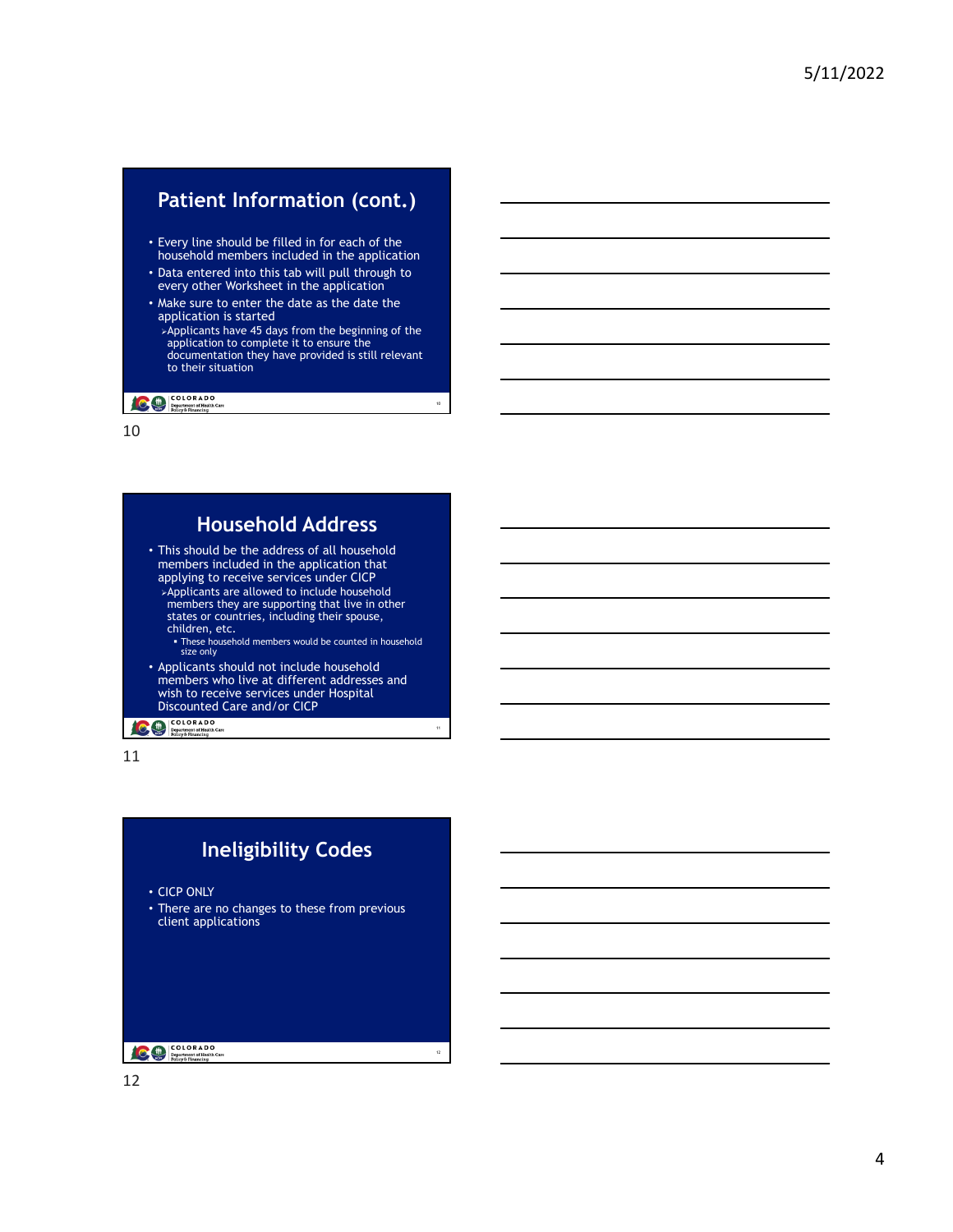## **Worksheet 1 - Income**

• Boxes on the right of the worksheet are used to calculate employment income for each working household member

Income from working minors or adult students living with their parents is exempt

13

15

• Two calculation boxes, one income box Year-to-Date calculation Average Pay calculation

#### **COLORADO**<br> **Department of Health Care**<br> **Policy & Financing**

13



14

#### **Year-to-Date Calculation**

- YTD is the best method, as it captures all fluctuations in pay for the calendar year to date
- Three components:
	- Cumulative earnings to date (gross YTD line on pay stub)
	- Pay Period Type (weekly, bi-weekly, semi-monthly, monthly)
	- Number of checks received to date
- All this information should be able to be determined by the patient's pay stub

COLORADO<br>
Pepartment of Health Care<br>
Policy & Financing

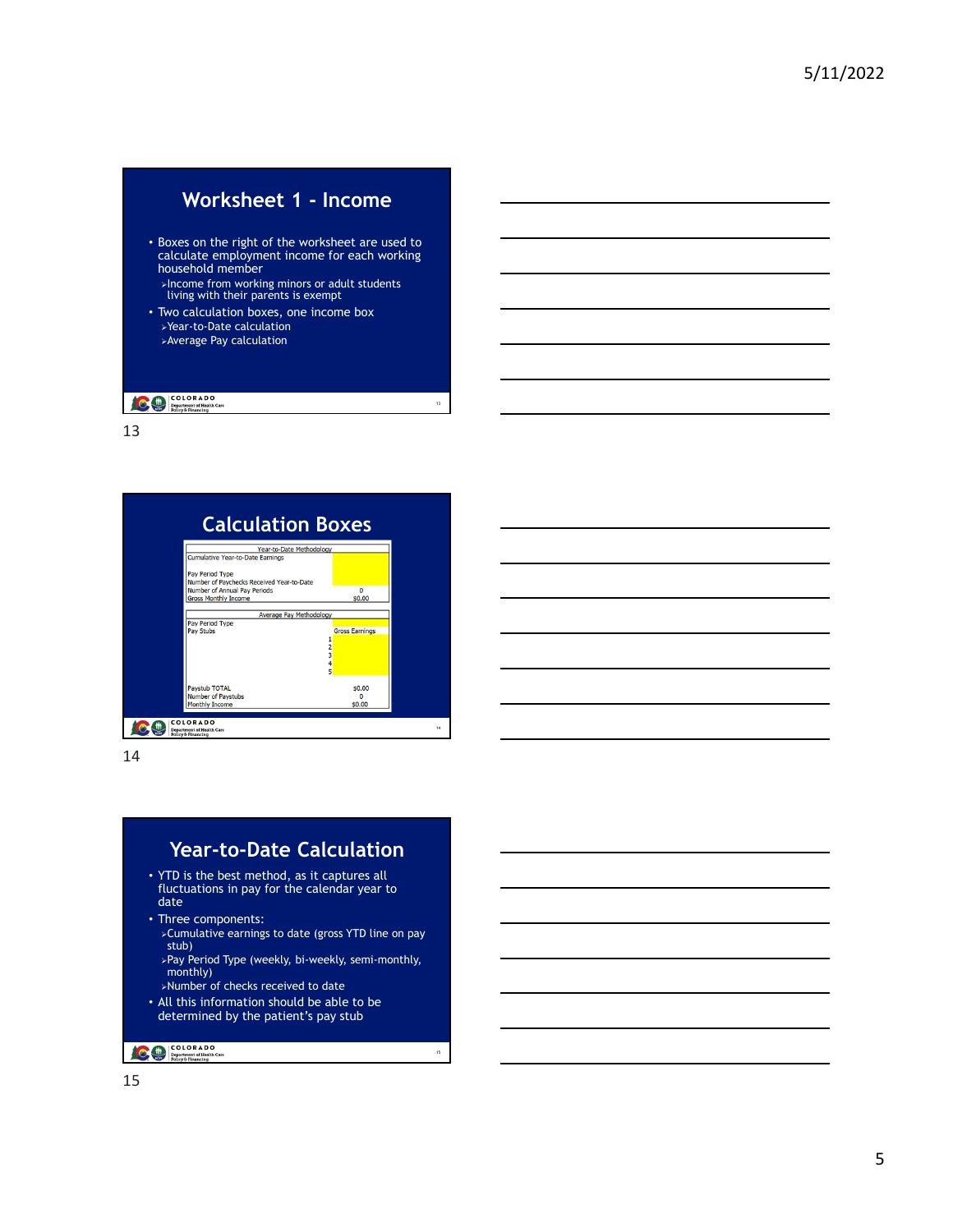| <b>Average Pay Method</b>                                                                                                                                                                                                                                           |    |
|---------------------------------------------------------------------------------------------------------------------------------------------------------------------------------------------------------------------------------------------------------------------|----|
| • For pay stubs without a YTD line, average pay<br>method is best                                                                                                                                                                                                   |    |
| • Two components:<br>≻Recent pay stubs<br>• More pay stubs is better, best to have at least a month's<br>worth of pay stubs if possible<br><b>Ensures recent fluctuations in pay are captured</b><br>≻Pay Period Type (weekly, bi-weekly, semi-monthly,<br>monthly) |    |
| COLORADO<br><b>Department of Health Care</b><br><b>Policy &amp; Financing</b>                                                                                                                                                                                       | 16 |

16

| <b>Income Box</b><br><b>Combined Earned Monthly Gross Income</b> |        |
|------------------------------------------------------------------|--------|
| Patient                                                          |        |
|                                                                  |        |
|                                                                  |        |
|                                                                  |        |
|                                                                  |        |
|                                                                  |        |
|                                                                  |        |
| <b>Total Household Gross Income</b>                              | \$0.00 |
|                                                                  |        |



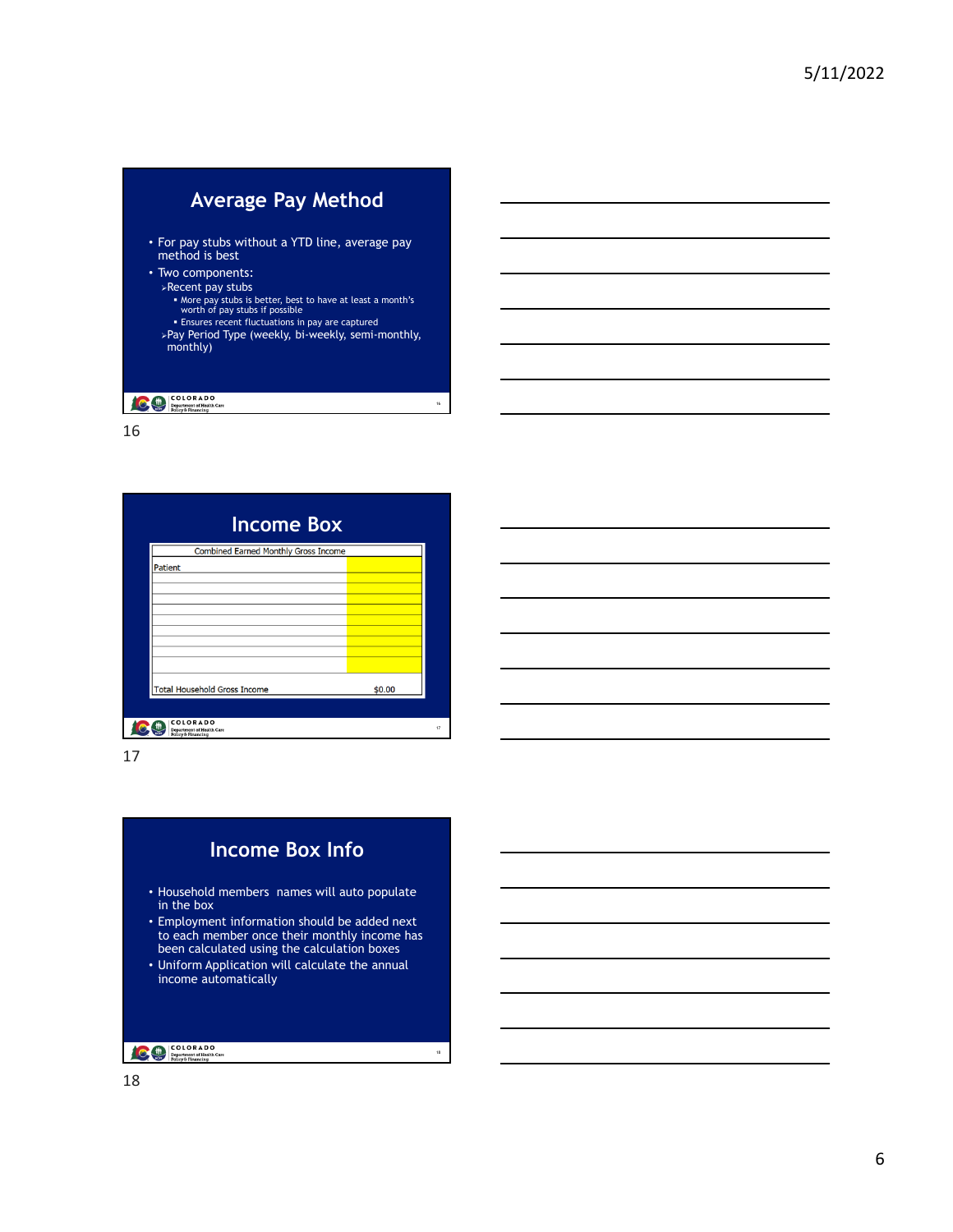| Unearned or Other Income                                                                                                                                                                                                            |                |               |                                                          |
|-------------------------------------------------------------------------------------------------------------------------------------------------------------------------------------------------------------------------------------|----------------|---------------|----------------------------------------------------------|
| Monthly Unearned Income Sources:                                                                                                                                                                                                    | Documented     | Self-Declared |                                                          |
| Supplemental Security Income (SSI)<br>Social Security Disability Income (SSDI)<br>Disbursement from Retirement Accounts<br><b>Pension Payments</b><br><b>Payments from Trust Funds</b><br><b>Disbursement from Lottery Winnings</b> | 50<br>00<br>00 | α<br>ō<br>п   | \$0.00<br>\$0.00<br>\$0.00<br>\$0.00<br>\$0.00<br>\$0.00 |
| Annual or One Time Unearned Income Sources:                                                                                                                                                                                         |                |               |                                                          |
| Bonuses (enter full amount of bonuses included on pay stubs)                                                                                                                                                                        |                |               | \$0.00                                                   |
| Short Term Disability (enter full amount of payments from STD)                                                                                                                                                                      |                |               | \$0.00                                                   |
| Unemployment Income (enter full amount of payments from UI)                                                                                                                                                                         |                |               | \$0.00                                                   |
| Tips and Commissions (only if not normal on pay stub)                                                                                                                                                                               |                |               | \$0.00                                                   |
|                                                                                                                                                                                                                                     |                |               |                                                          |
| COLORADO<br><b>Department of Health Care</b><br><b>Policy &amp; Financing</b>                                                                                                                                                       |                |               | 19                                                       |

19

## **Bonuses, Tips, and Commissions**  • Bonuses, tips, or commissions that are not on every paycheck should have that information entered in the unearned lines • Bonuses, tips, or commissions that are on every paycheck or are recurrent should be included in the monthly income calculation **COLORADO**<br> **Property of Health Care**<br>
Policy & Financing 20

20



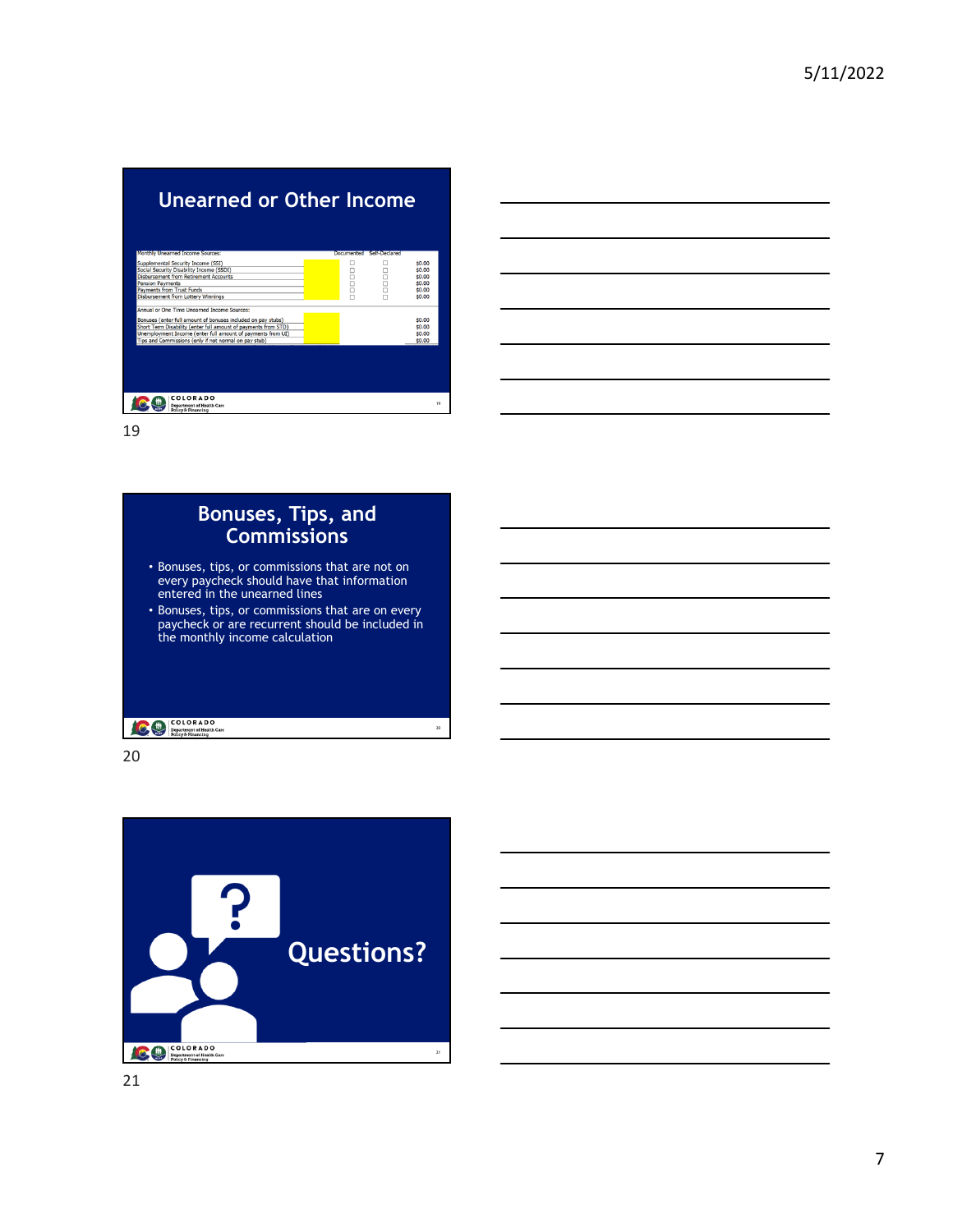#### **– Worksheet 2 Self-Employment**

- Worksheet 2 must be included for any household member who owns their own business, with a few exceptions:
	- Household members who pay themselves as any other employee (income can be entered in Worksheet 1)
	- Household members using taxes as their documentation (total annual income/12 can be entered in Worksheet 1)
- Businesses that are losing money should still have all information included, they will be counted at \$0 not at the negative amount
	- > The Excel application automatically resorts to \$0 if the expenses outweigh the income

22

24

#### **COLORADO**<br> **Department of Health Care**<br> **Policy & Financing**

22



23

#### **Businesses Outside the Home**

- Household members who run their business at another location can count the entirety of their mortgage/rent and utilities for that location as an expense
	- The first box at the top of the worksheet should be set to "No" to ensure that the mortgage/rent and utilities are counted at the full expense

COLORADO<br>
Department of Health Care<br>
Policy & Financing

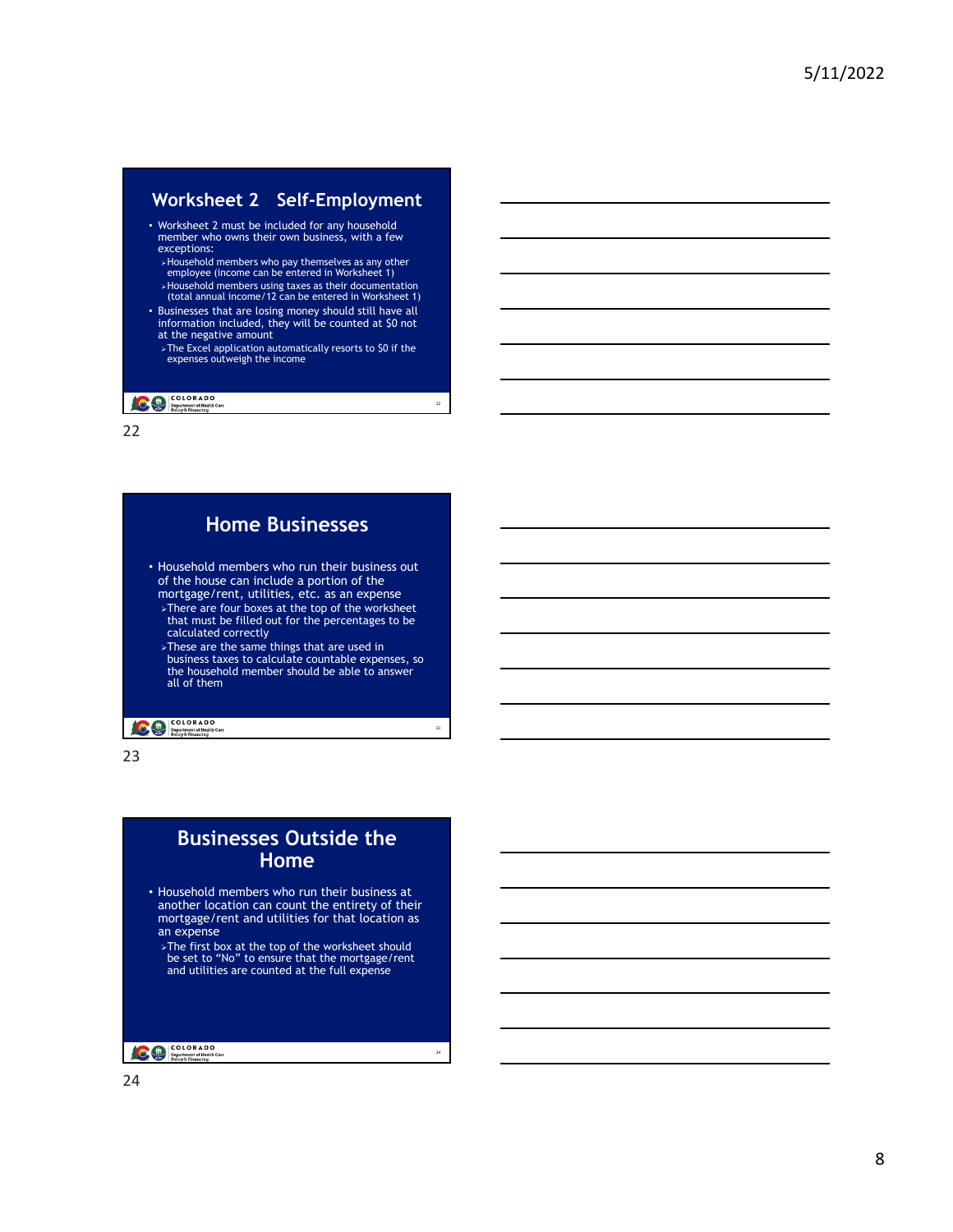## **Multiple Businesses**

- Some households have more than one business run by one or more household members Providers can fill out Worksheet 2 for each
	- business to find the net income for each business  $\triangleright$ The preliminary worksheets that were used to calculate the combined income/expenses should be kept with the application as well and clearly marked as to which one goes with which business

25

#### **COLORADO**<br> **Department of Health Care**<br>
Policy & Financing

25



26

| Does the applicant operate their business from their home?<br>Square footage of applicant's home:<br>Square footage used for applicant's home business:<br>Hours per week applicant works out of their home: | Yes<br>2500<br>200<br>50.00 |                                     |
|--------------------------------------------------------------------------------------------------------------------------------------------------------------------------------------------------------------|-----------------------------|-------------------------------------|
|                                                                                                                                                                                                              | <b>Monthly</b>              | <b>Annualized</b>                   |
| <b>Gross Business Income</b>                                                                                                                                                                                 | \$3,500.00                  | \$42,000.00                         |
| Mortgage/Rent of Business Property<br><b>Utilities</b>                                                                                                                                                       | \$1,800.00<br>\$400.00      | \$21,600.00<br>\$4,800.00<br>\$0.00 |
| <b>Insurance</b><br>Merchandise/Cost of goods                                                                                                                                                                | \$450.00<br>\$1,000.00      | \$5,400.00<br>\$12,000.00           |
|                                                                                                                                                                                                              | \$1,502.38                  | \$18,028.57                         |

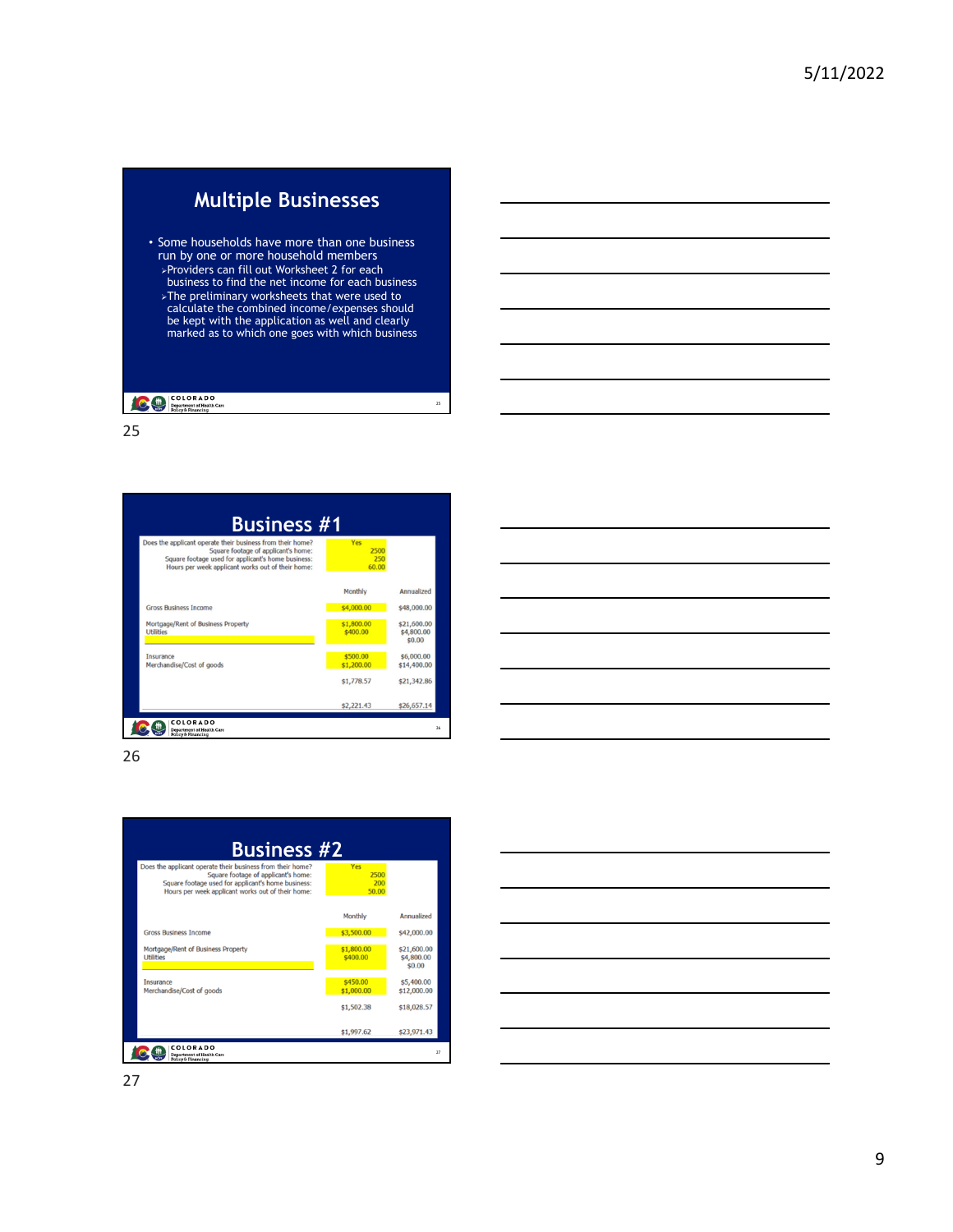## **Combo Businesses Example**

- If you add the two previous slides together, you get that the household has a profit of \$4,219.05 monthly, \$50,628.60 annually
- There are two ways that this information can be easily entered into the application:
- Enter in the monthly for each business next to the appropriate household member on Worksheet 1, or Enter in the total monthly profit into the Gross Business Income line of Worksheet 2 and remove all other information

28

• In either case, be sure to keep the "scratch" Worksheet 2s for documentation of how you calculated the profit for each

**COLORADO**<br> **Department of Health Care**<br> **Policy & Financing** 

28



29



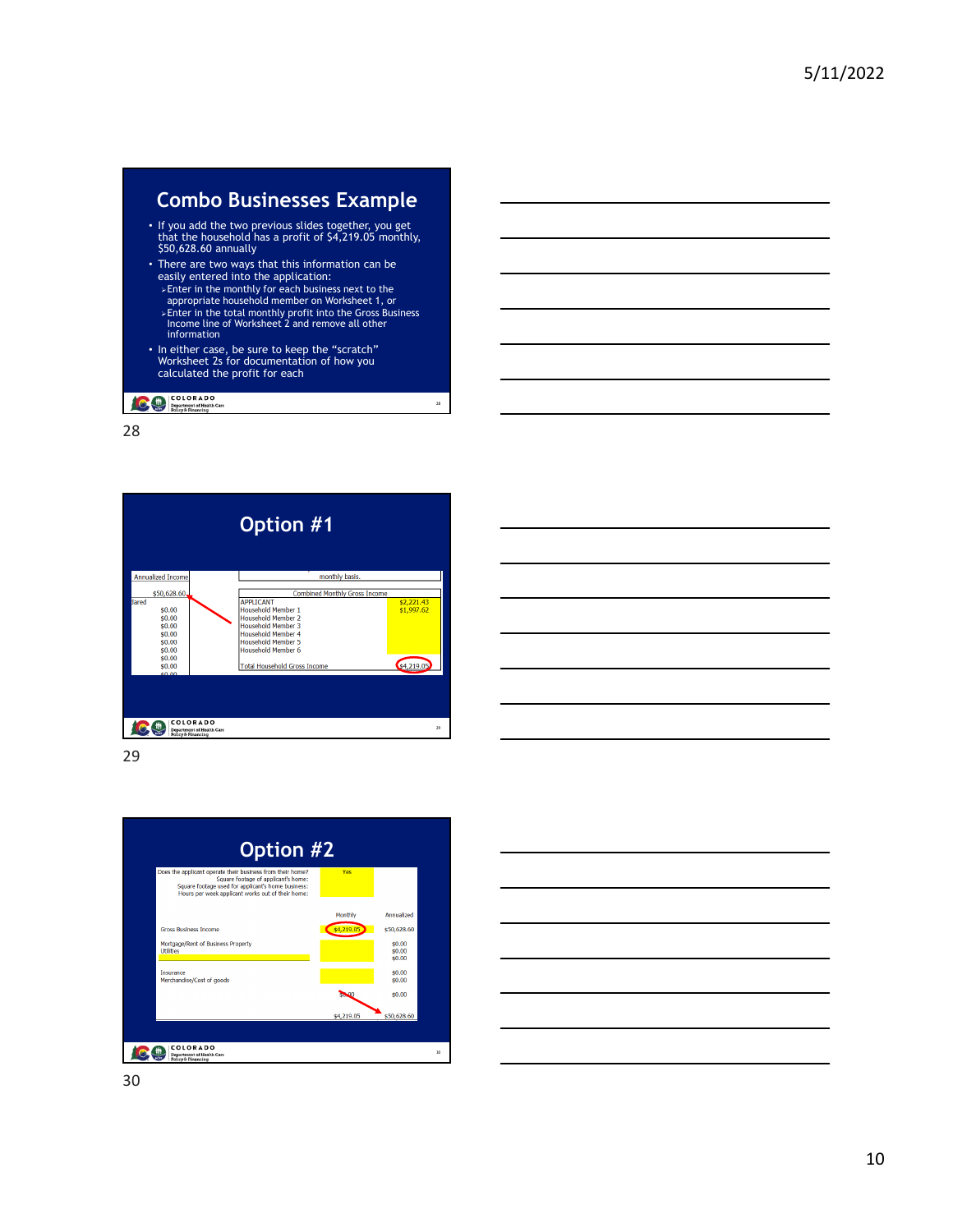# **Worksheet 3 - Deductions**

- Facilities are allowed and encouraged to continue using any deductions they currently use in their charity care programs
- Be very careful to choose the correct frequency option in the drop down for each line, an incorrect choice can impact the total by a lot

31

#### **COLORADO**<br> **Department of Health Care**<br>
Policy & Financing

31





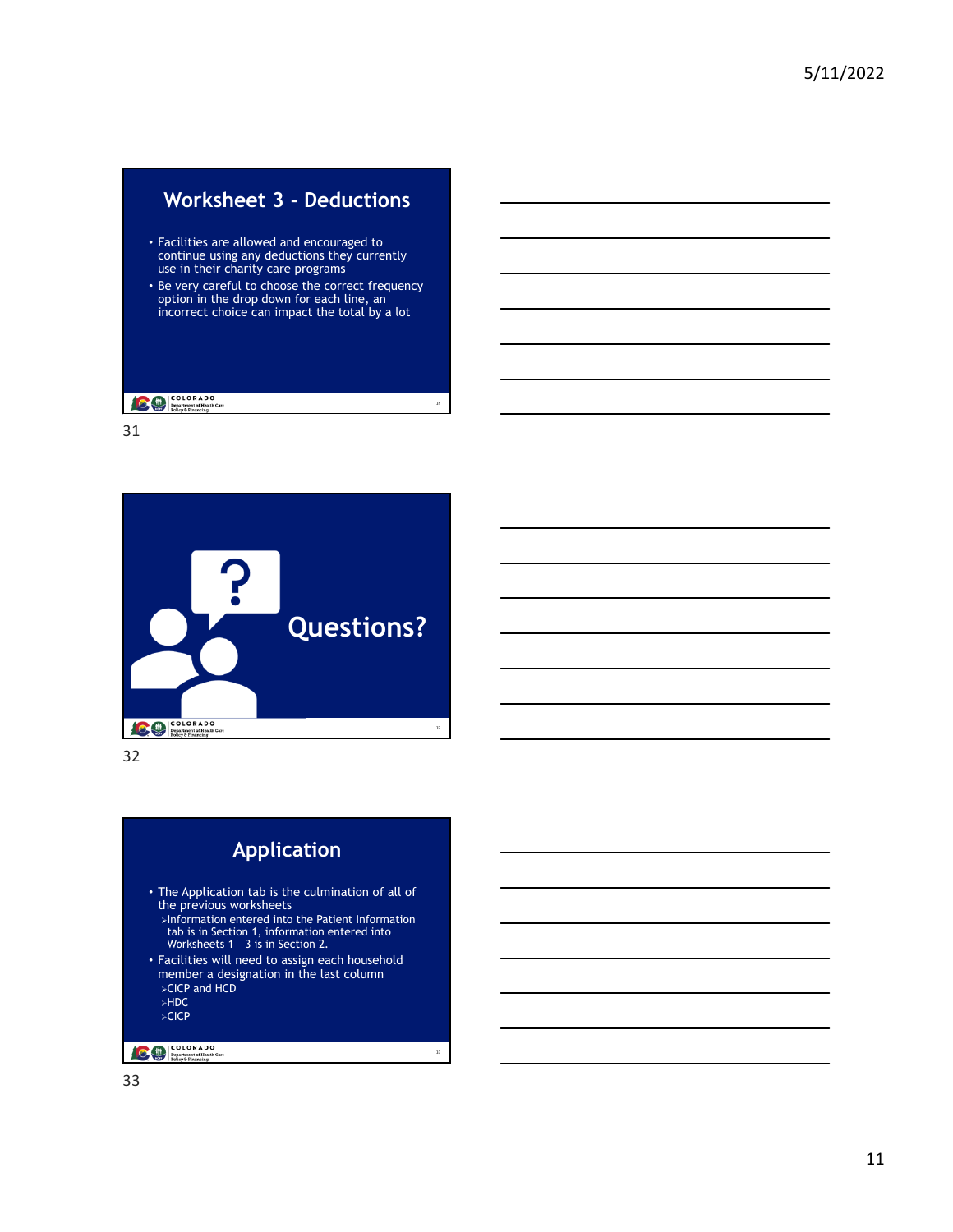#### **Federal Poverty Guideline and Caps**

- Application will automatically calculate the household size, income, and federal poverty guideline
- Will also calculate the household CICP annual cap if applicable and the 4%/2% payment plan monthly maximums

34

35

#### **COLORADO**<br> **Department of Health Care**<br>
Policy & Financing

34

| Signature                                                                                                                   |
|-----------------------------------------------------------------------------------------------------------------------------|
| • Patients should sign the application if at all<br>possible<br>⊁Department understands that this is not always<br>feasible |
| • Checkbox for if household is notified of their<br>FPG determination via phone, email, or other                            |
|                                                                                                                             |

35

COLORADO



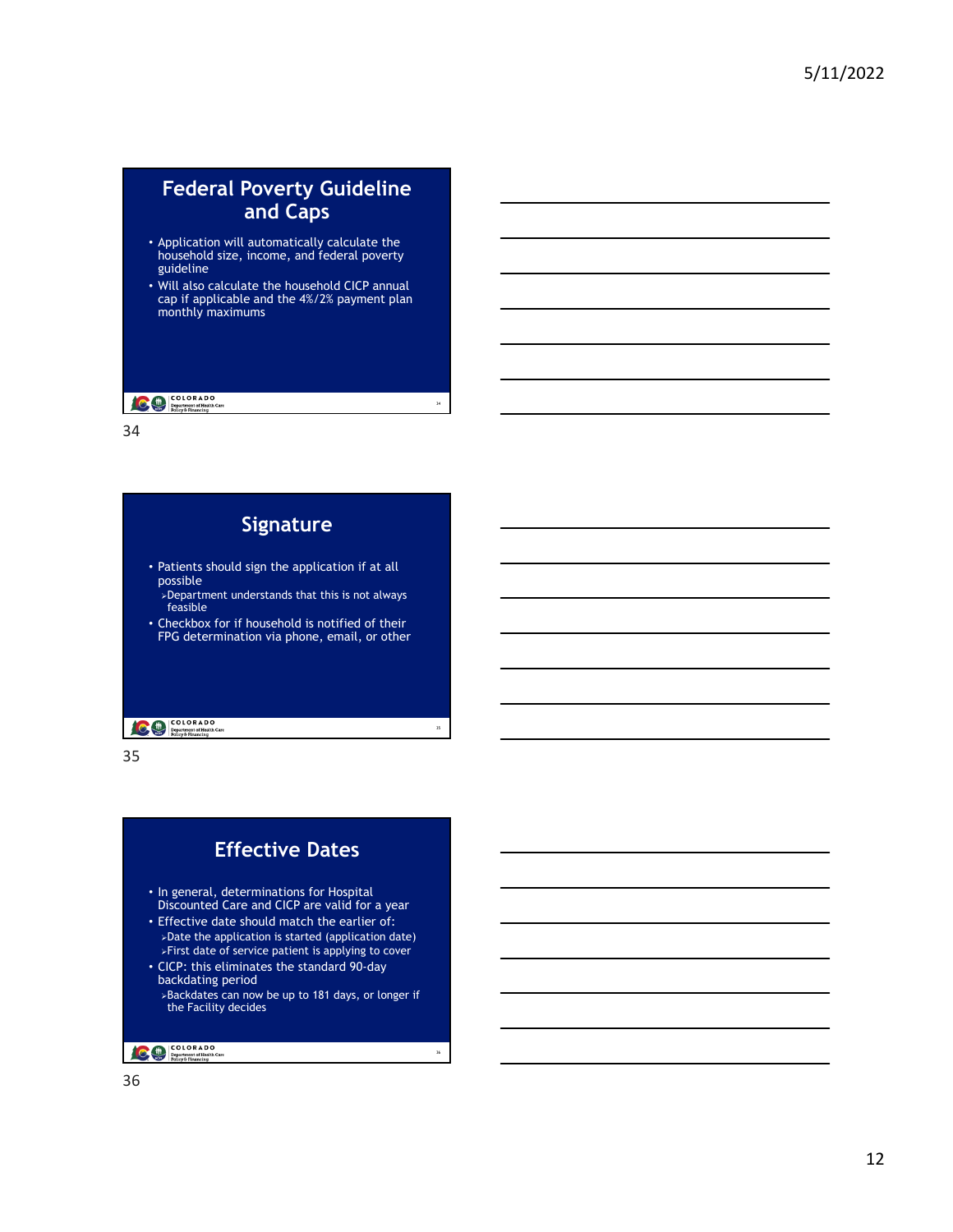#### **Notes Section**

- Anything that is out of the ordinary that occurs during the application process should be included in the notes section to aid in an audit
- if the application is pulled Better to have too much information than not enough
- Helpful for auditors as well as for
- redeterminations for the household if there was a special situation that is still in effect for them

37

38

39

**COLORADO**<br> **Department of Health Care**<br> **Policy & Financing** 

37

| <b>CICP Card</b>                                                                                                                                                                                                    |
|---------------------------------------------------------------------------------------------------------------------------------------------------------------------------------------------------------------------|
| • Household members are added to the card by<br>having an ineligibility code assigned to them on<br>the Patient Information tab<br>>If someone is on the card that shouldn't be,<br>remove their ineligibility code |
| • The Begin and End date cells are unlocked so<br>that they can be changed if needed<br>≽Do NOT make the card valid for more than 365<br>days                                                                       |

**COLORADO**<br> **Department of Health Care**<br> **Policy & Financing** 

38

## **CICP and/or HDC Card**

- Household members are added to the card by having a program code assigned to them on the Application tab
	- $\overrightarrow{F}$  if someone is on the card that shouldn't be, remove their program code
- • The Begin and End date cells are unlocked so that they can be changed if needed Begin date should be the earlier of the date the application was started or the first date of service the patient is applying to cover Do NOT make the card valid for more than 365 days

COLORADO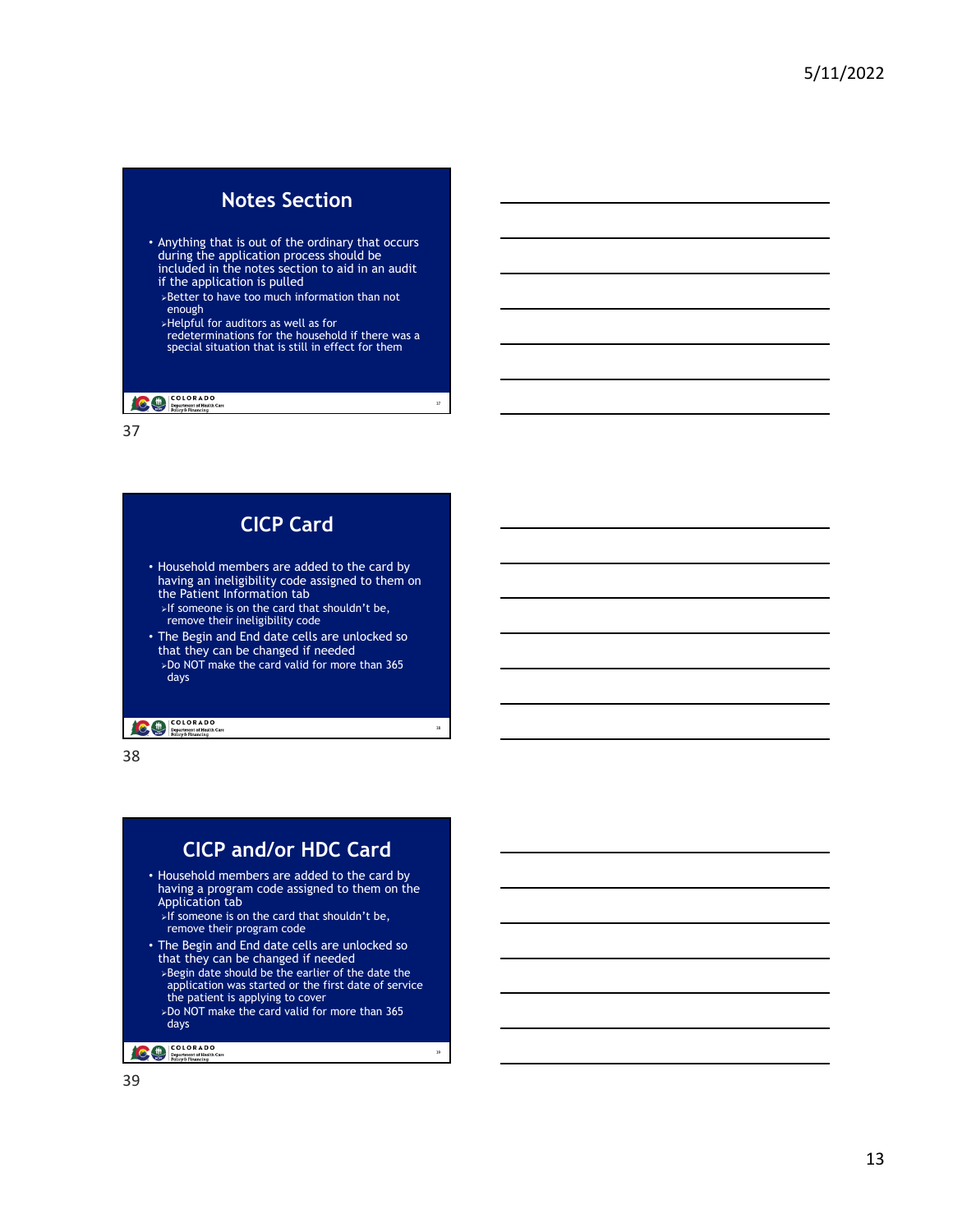# **CICP Client Responsibilities**

- This tab serves only as information for the CICP eligible household members
	- Providers may ask the patient and other household members to sign a copy of the client responsibilities if they choose, but this is not mandatory
	- A copy of the responsibilities does NOT need to be included with the application, it is purely educational for the applicant and other household members

40

41

#### **COLORADO**<br> **Department of Health Care**<br> **Policy & Financing**

40

## **CICP Welcome Letter**  • Welcome Letter added to help easily create letters for clients Select the range the applicant falls into to input the associated copays in the letter >The entire copay table is editable for providers<br>who use other sliding fee scales or if they do not<br>discount certain categories of services (except the<br>homeless column, that one cannot be changed) • It is not mandatory for providers to use this welcome letter, they may use their own if they prefer COLORADO